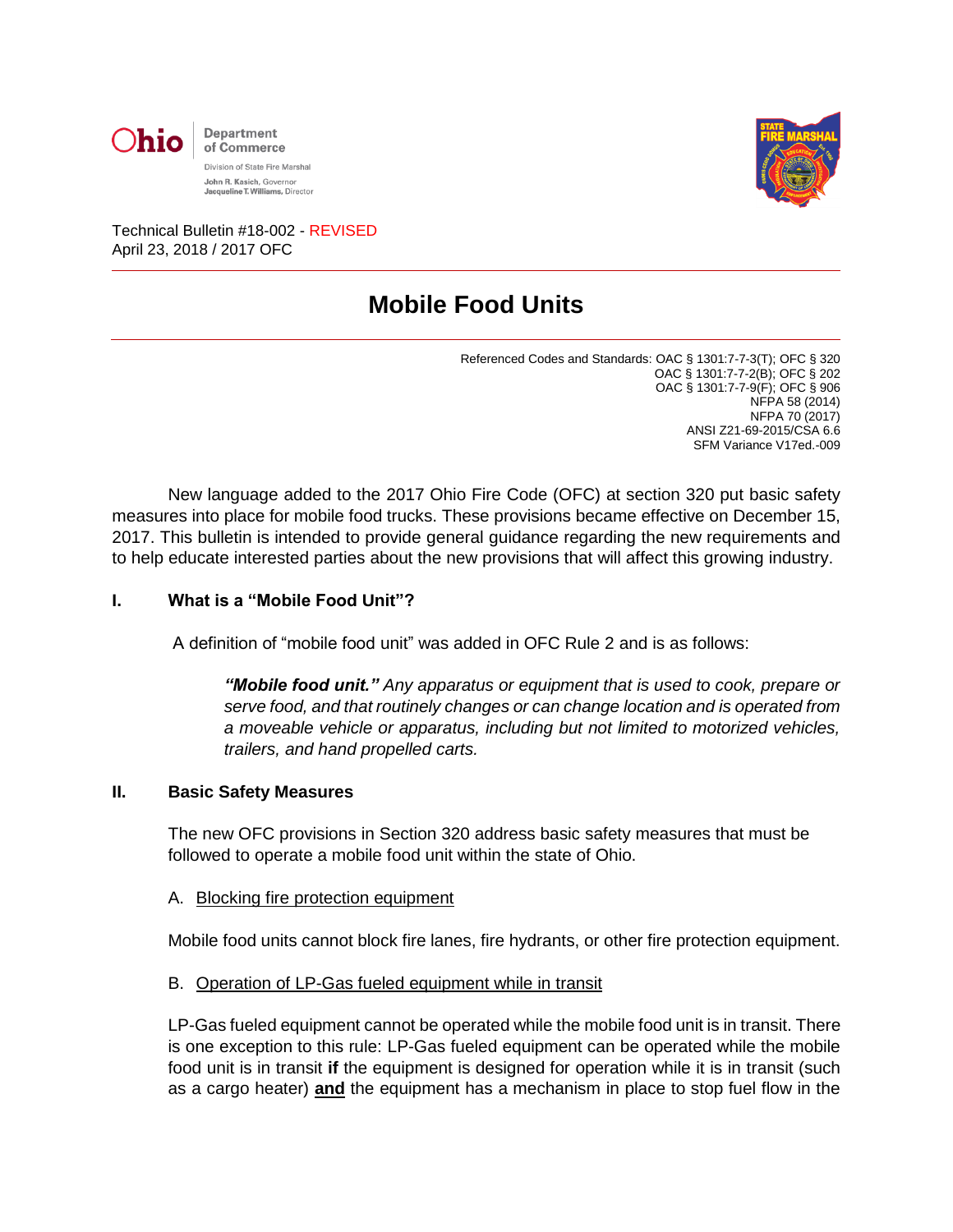event of a line break (such as an excess flow valve). If the equipment does not meet both of these parameters, it cannot be operated while the mobile food unit is in transit.

# C. Carbon monoxide detection

All mobile food units must have at least one (1) listed carbon monoxide detection device. The only exception to this rule is for open air hand propelled carts. Open air hand propelled carts are not required to have carbon monoxide detection. All other mobile food units are required to have carbon monoxide detection.

## D. Portable fire extinguishers

All mobile food units are required to have at least one (1) **5-pound ABC** portable fire extinguisher. Again, there is one exception to this rule: open air hand propelled carts that do not have fossil fuel powered equipment are not required to have a portable fire extinguisher. For all other mobile food units, one 5-pound portable fire extinguisher must be located in the unit and must be readily accessible by the operator of the unit.

Any mobile food unit that utilizes cooking equipment involving solid fuels or vegetable or animal oils and fats must also have at least one **Class K** rated portable fire extinguisher. This is in addition to the one 5-pound ABC extinguisher that is required in all mobile food units.

The provisions of OFC section 906 apply with regard to the installation, servicing, testing, inspection and maintenance of all portable fire extinguishers contained or used in a mobile food unit.

## E. Egress

All mobile food units that operate commercial cooking equipment must have at least two means of egress which are remotely located from each other. The means of egress cannot be smaller than 5.7 square feet.

## F. Smoking

Smoking is prohibited inside all mobile food units. If a mobile food unit has a fuel source other than the vehicle fuel tank, smoking is also prohibited within 10 feet of the unit.

All mobile food units must have "no smoking" signs conspicuously posted **inside** the vehicle. All mobile food units must also have "no smoking" signs **outside** the unit in the vicinity of any location where compressed gas is stored or kept; the sign(s) must be visible to the public.

All "no smoking" signs must be in English and must have a dark background with lettering in a contrasting color. The lettering must be at least 4 inches tall and have a minimum brush stoke width of 1 inch.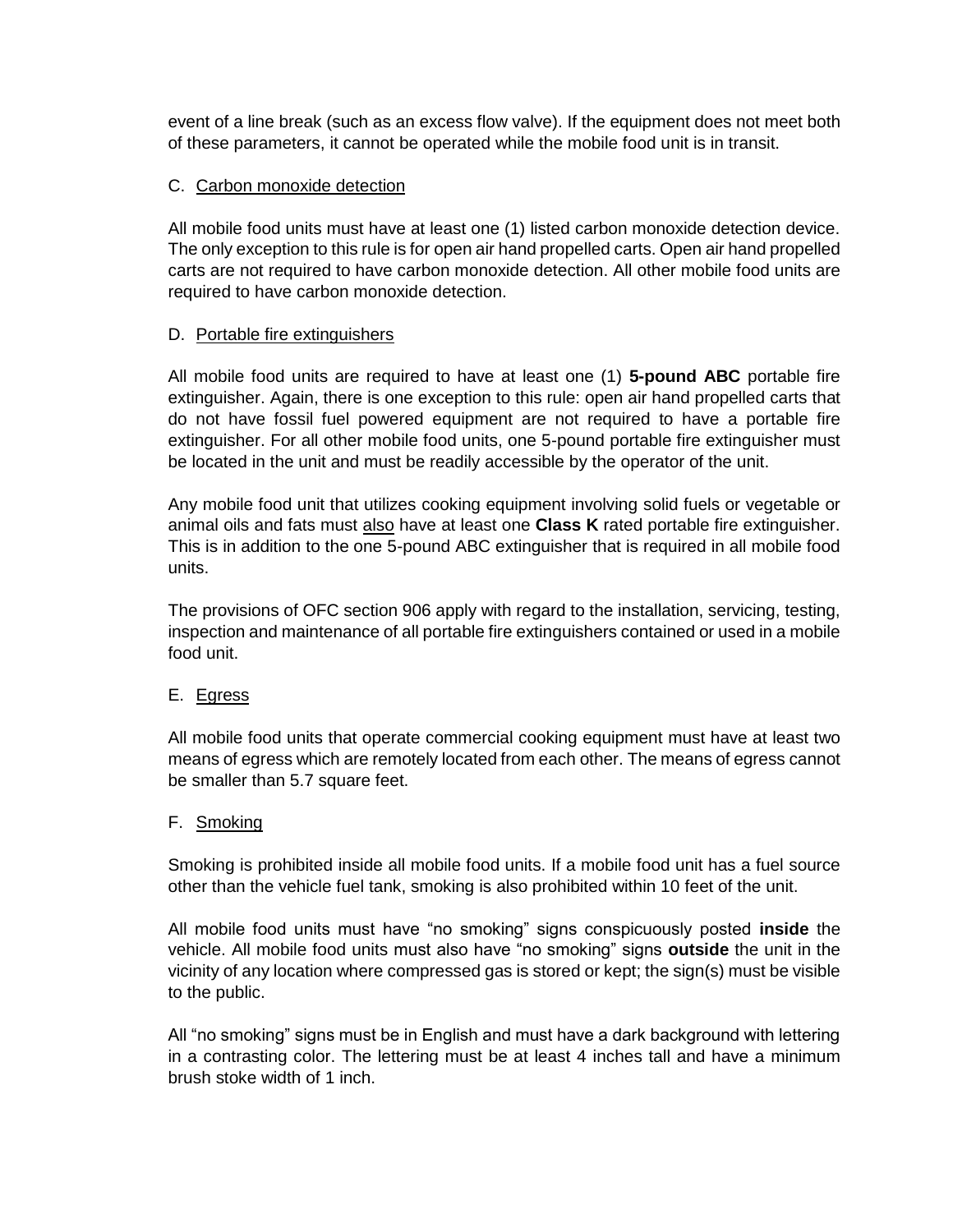#### G. Separation distances

All mobile food units that use or contain a generator or fuel source other than the vehicle fuel tank are required to be separated from entrances and exits of building or structures, combustible materials, vehicles, and other cooking operations by a clear space distance of 10 feet. This does not include awnings and other appurtenances.

In the OFC as enacted a local authority having jurisdiction (AHJ) could approve a separation distance of less than 10 feet **from other mobile food units**, but not approve a distance of less than 7 feet from other mobile food units. This distance reduction only applied to the separation distance between mobile food units. However, since the effective date of the 2017 OFC, the State Fire Marshal (SFM) issued a statewide variance (Variance  $\#$  V17ed.-009)<sup>1</sup> regarding the separation distances that are required for mobile food units. Pursuant to the variance, mobile food units may be in operation with a clear space distance between mobile food units of only 3 feet. This allowance is not based upon the discretion of the local AHJ. Rather, the variance serves as an amendment to the code provisions and permits operation of mobile food units within 3 feet of each other. This decrease of the separation distance more closely reflects the provisions of the 2018 *International Fire Code,* which does not set a distance requirement, while still allowing for access in the event of an emergency.

A separation distance of 10 feet is still required between mobile food units and buildings or structures, combustible materials, and other vehicles that are not mobile food units. Pursuant to the OFC as enacted, the local AHJ does not have the authority to decrease the 10-foot separation distance for these installations; likewise, the variance does not affect the 10-foot separation distance between mobile food units and entrances and other exits to buildings or structures, combustible materials, and other vehicles that are not mobile food units. All of these, again, must have a 10-foot separation distance.

## H. Generators

l

Generators that service a mobile food unit cannot be fueled while the mobile food unit is in operation.

Generators cannot be fueled while the generator is in use.

Generators cannot be fueled until the generator has been turned off and the surface temperature of both the engine and the fuel tank are below the autoignition temperature of the fuel.

Generators cannot be operated, used or fueled within the occupant space of the mobile food unit.

<sup>&</sup>lt;sup>1</sup> For a copy of the variance, please contact the SFM's Code Enforcement Bureau at 8895 E. Main Street, Reynoldsburg, OH 43068, (614) 728-5460, toll free (888) 276-0303, or sfm\_codeenf@com.state.oh.us.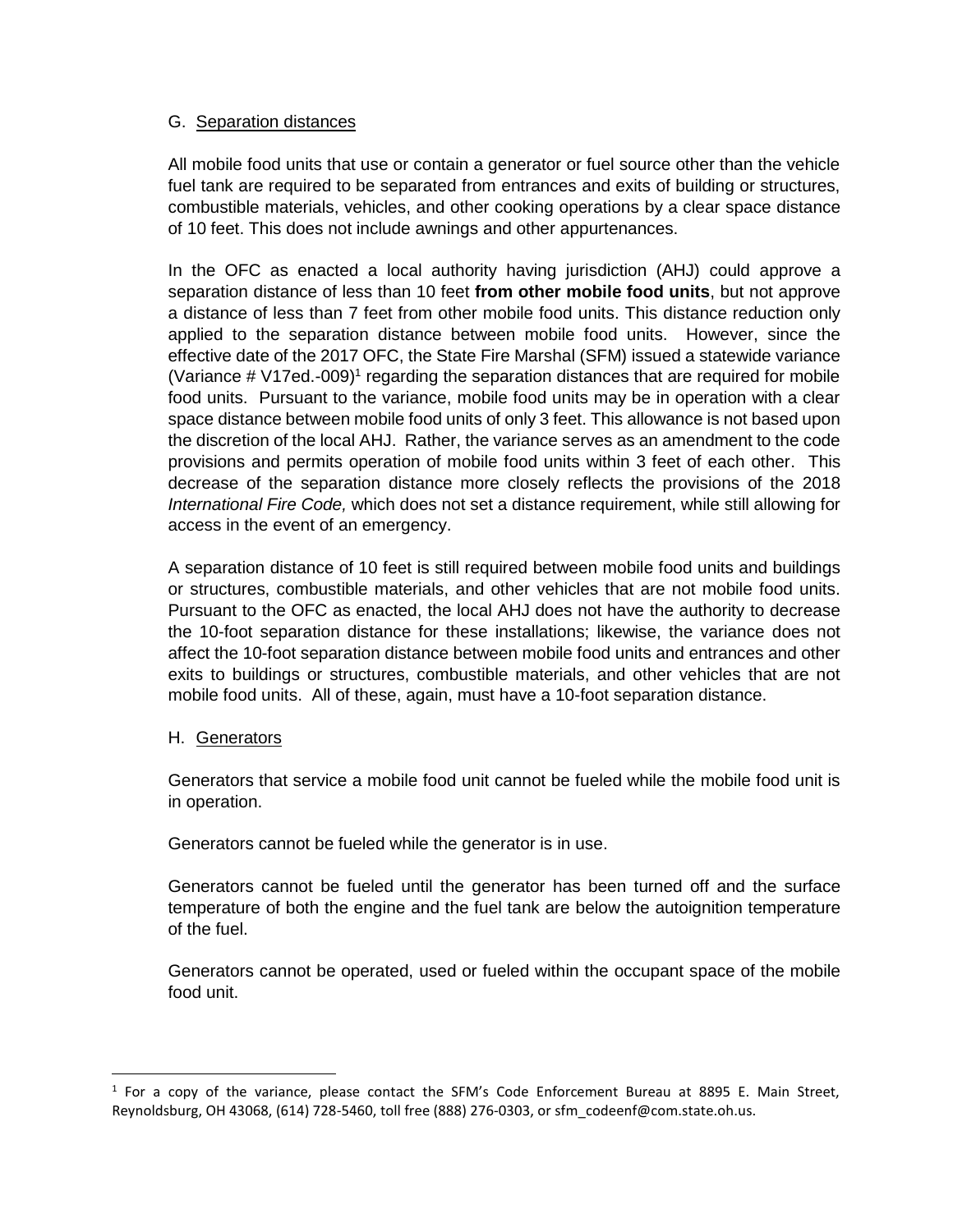## I. Electrical equipment and wiring

All electrical equipment in a mobile food unit must be installed in accordance with NFPA 70 (2017).

All electrical wiring in a mobile food unit that is built, manufactured or altered on or after December 15, 2017, must be contained in exposed conduit. This provision does not retroactively apply to existing mobile food units (those in operation prior to the effective date of the 2017 OFC) unless a distinct hazard exists.

## **III. LP-Gas storage, use and handling in a mobile food truck**

In addition to the basic safety features discussed above, the 2017 OFC also includes specific provisions for the safe storage, use and handling of LP-Gas in mobile food units. Please be aware, however, that in addition to these LP-Gas related provisions found in section 320, other provisions of the OFC may also apply. (See Rules 53, 57, 58, and/or 61.)

## A. Containers

Current OFC language provides that LP-Gas containers used in a mobile food unit must be ASME mobile LP-Gas containers. However, this language will be amended to also allow for the use of DOTn containers as well.

LP-Gas containers installed in the enclosed spaces of a mobile food unit must have a maximum allowable working pressure of 312 psi (2.2 MPag) or higher.

LP-Gas containers installed on the exterior of a mobile food unit must have a maximum allowable working pressure of 250 psi (1.7 MPag) or higher.

All propane tanks must be kept in a secure manner at all times.

The maximum aggregate capacity of LP-Gas containers in a mobile food unit cannot exceed 200 gallons aggregate water capacity.

## B. Location and Installation

LP-Gas supply systems that are used for a mobile food unit (including the containers) can be installed in one of two locations: 1) outside of the vehicle, or 2) in a recess or cabinet that is vapor tight to the inside of the vehicle but accessible from and vented to the outside with vents located near the top and bottom of the enclosure and 3 feet (1 m) horizontally away from any opening into the vehicle.

LP-Gas containers must be securely mounted on the vehicle or within an enclosing recess or cabinet. They must also be secured with non-combustible material or devices. They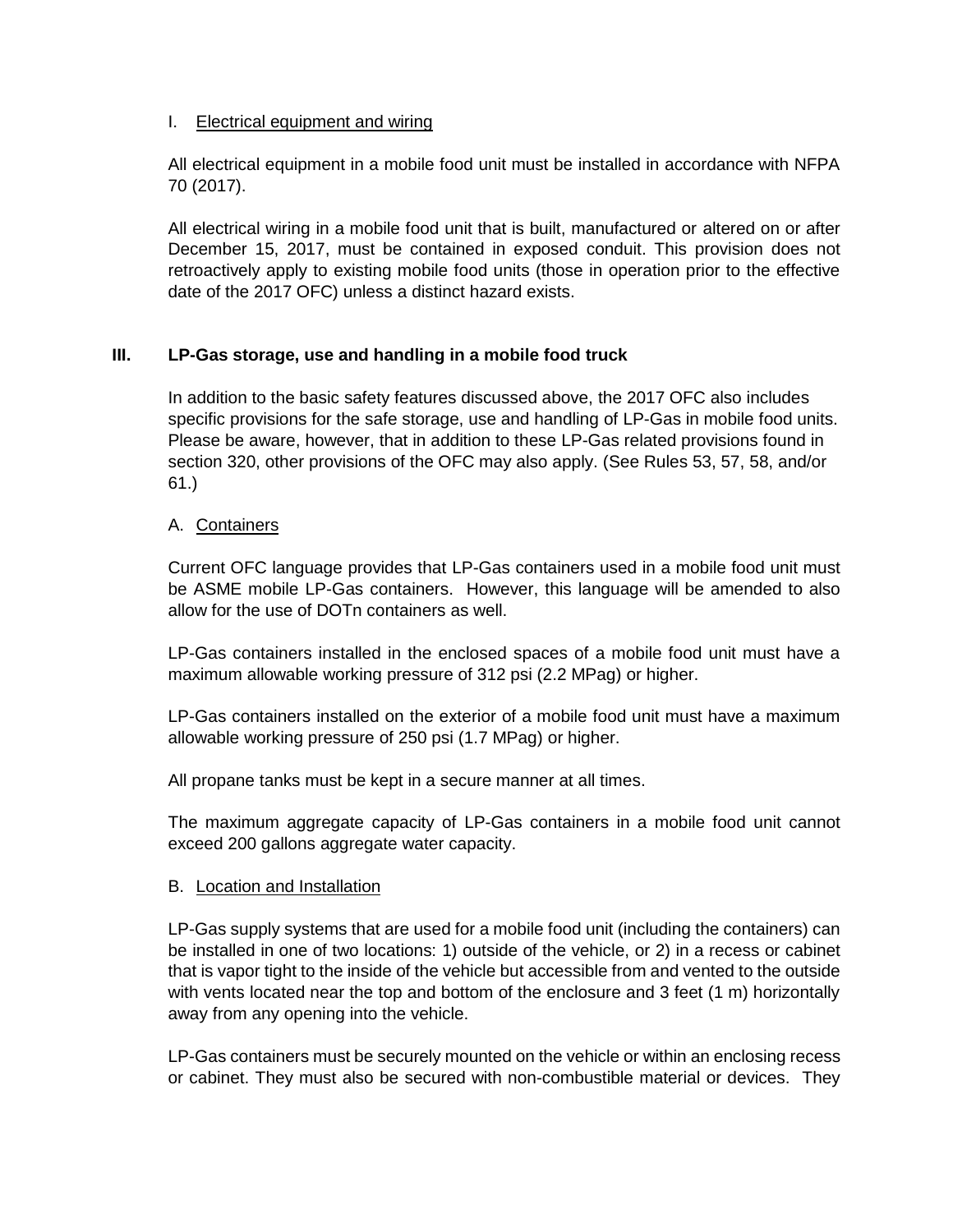must be kept in a secure manner at all times. Additionally, LP-Gas containers must comply with all of the following:

- Cylinders must be located in such a manner that minimize exposure to excessive temperature rises, physical damage, and/or tampering.
- Vehicle mounted propane tanks must be mounted with a minimum 36-inch clearance from the bottom of the tank to the ground.
- LP-Gas containers cannot be installed on the roof of a mobile food unit.
- LP-Gas containers can be mounted within the vehicle housing, but the housing must be secure to the vehicle and any removable parts of the housing must be secured to the housing while the mobile food unit is in transit.
- All LP-Gas container valves, appurtenances, and connections must be protected to prevent damage from accidental contact with stationary objects, loose object, stones, mud, and/or ice. They must also be protected from damage due to overturn or similar vehicular accident.
- LP-Gas cylinders must have permanent protection for cylinder valves and connections.
- Weather protection must be provided for all LP-Gas cylinders that are located on the outside of a mobile food unit.
- Any device or material used to secure an LP-Gas container must be made of noncombustible material.

# C. Piping and Connectors

In addition to the above, specific language was added to the new OFC regarding piping and connectors used in a mobile food unit. However, unlike other provisions that would (absent a distinct hazard) apply prospectively only, provisions added regarding piping and connectors will apply to all mobile food units in Ohio. For existing units, mobile food unit owners or operators will have until December 31, 2018, to bring their units into compliance with these provisions. Specifically, all piping in any mobile food unit operated in Ohio (regardless of when the unit was built, manufactured, altered, or brought into service) will have to comply with the following on or before **December 31, 2018**:

- All piping must be installed per NPFA 58 (2014), section 6.9.3.
- All steel tubing must have a minimum wall thickness of 1.2 mm.
- To protect against expansion, contraction, jarring, and vibration strains, a flexible connector must be installed between any regulator outlet and the fixed piping system.
- Flexibility must be provided between a cylinder and the gas piping system or regulator.
- Flexible connectors must be installed in accordance with NFPA 58 (2014), section 6.9.6. If they are installed between apparatus and the piping system, they must be installed in accordance with ANSI Z21-69-2015/CSA 6.6 2015.
- Flexible connectors that are longer than the length allowed in the OFC cannot be used unless they are approved.
- Fuel lines that incorporate hose cannot be used unless they are approved.
- Fixed piping systems used in a mobile food unit must be designed, installed, supported and secured in such a manner as to minimize the possibility of damage due to vibration, strains, or wear, and in such a manner to preclude loosening while in transit.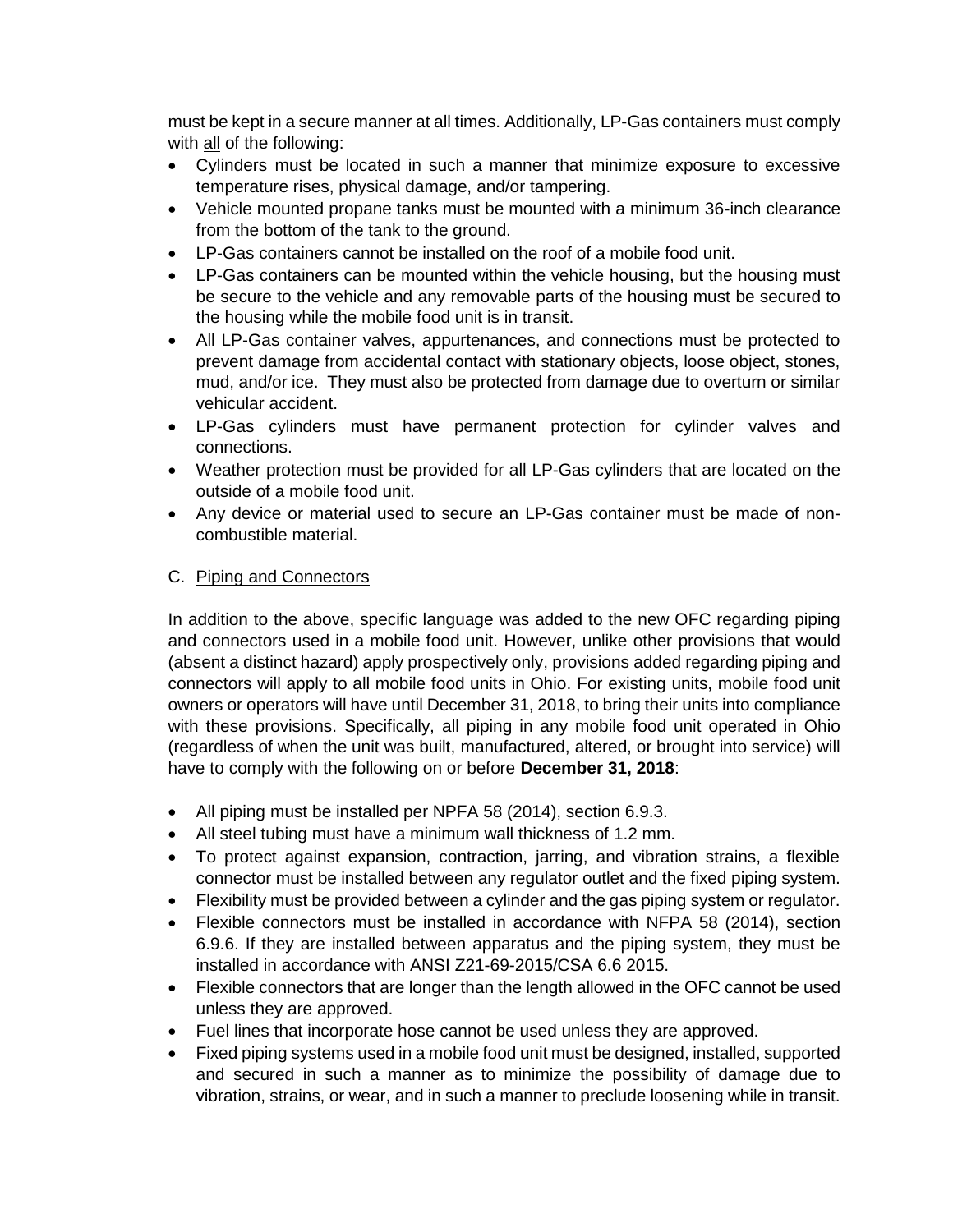- Piping must be installed in a secure location.
	- $\circ$  If piping is installed outside the vehicle, it must be under the vehicle and below any insulation or false bottom.
	- $\circ$  Piping must be fastened or have other protection to prevent damage due to vibration or abrasion.
	- $\circ$  A rubber grommet or equivalent protection must be installed to prevent chafing at each point where piping passes though sheet metal or a structural member.
- Gas piping must be installed so that it enters the mobile food unit through the floor directly beneath or adjacent to the appliance served.
- If a branch line is installed, a tee connection must be located in the main gas line under the floor and outside the vehicle.
- Any exposed part of a fixed piping system must either be of corrosion-resistant material or be coated or protected in such a manner as to minimize exterior corrosion.
- Isolated sections of liquid piping must have hydrostatic relief valves; they must be installed in accordance with NPFA 58 (2014), section 6.13.
- All piping systems (including hose) must be pressure tested and must be proven free of leaks in accordance with NPFA 58 (2014), section 6.14.

## D. Emergency Shut-off Controls

All mobile food units that use LP-Gas must have marked exterior emergency shut-off controls. The controls must be readily distinguishable and accessible and must have a quarter-turn manual gas ball valve.

Emergency shut-off controls must be signed. Signage must be permanently mounted at the location of the controls and must state: "EMERGENCY GAS SHUT-OFF VALVE." Signage must be clearly visible and must remain unobscured at all times. Signs must be weather resistant and of contrasting colors, and must be readable from a distance of 25 feet.

This Technical Bulletin is intended only as an informational tool. Affected individuals and code enforcement officials should consult their legal advisor to determine specific requirements, their applicability, and courses of action that should be taken to ensure compliance with all applicable requirements and standards.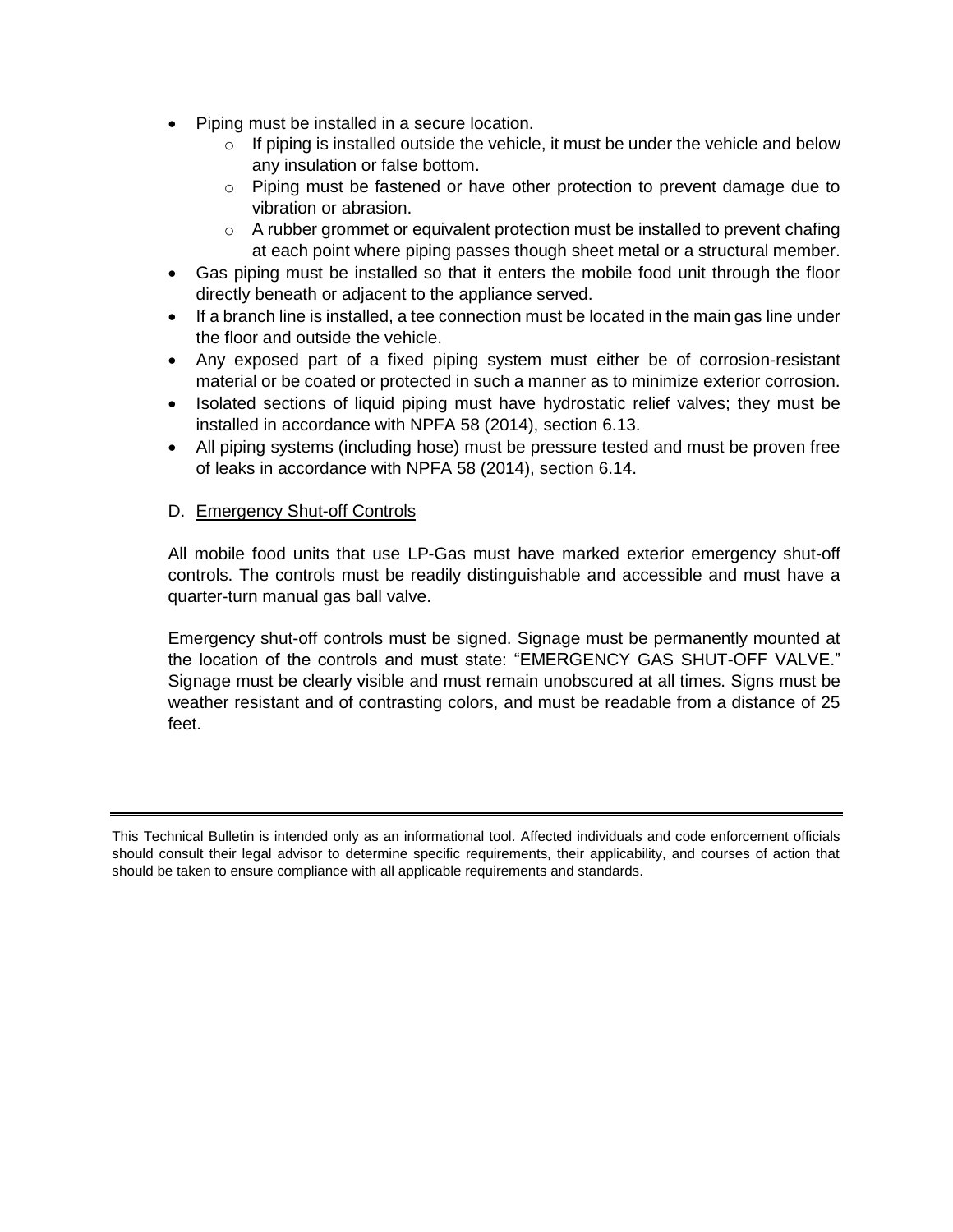

# **Department**<br>of Commerce

**Division of State Fire Marshal** 

# **John R. Kasich, Governor**<br>Jacqueline T. Williams, Director **Mobile Food Unit Checklist**

\* A check mark in any box that is not shaded green may indicate a violation of the Ohio Fire Code (unless the condition is not applicable).

| <b>All Mobile Food Units</b>                                                                                              | Yes* | <b>No</b> | N/A |
|---------------------------------------------------------------------------------------------------------------------------|------|-----------|-----|
| <b>Carbon Monoxide detection</b>                                                                                          |      |           |     |
| Is there at least one carbon monoxide detection device in the unit?<br>(except open air hand propelled carts)             |      |           |     |
| <b>Portable Fire Extinguishers</b>                                                                                        |      |           |     |
| Is there at least one 5# ABC portable fire extinguisher in the unit?<br>(except open air hand propelled carts)            |      |           |     |
| Is the extinguisher readily accessible by unit operator?                                                                  |      |           |     |
|                                                                                                                           |      |           |     |
| <b>Electrical Equipment and Wiring</b>                                                                                    |      |           |     |
| Is all electrical equipment and wiring in the mobile food unit installed per NFPA 70 (2017)?                              |      |           |     |
| If the mobile food unit was built, manufactured or altered on or after December 15, 2017, is the electrical               |      |           |     |
| wiring contained in exposed conduit?                                                                                      |      |           |     |
| No Smoking Signs (no smoking in unit) (no smoking w/i 10' of unit if there is a fuel source other than vehicle fuel tank) |      |           |     |
| Are "no smoking" signs conspicuously posted inside the mobile food unit?                                                  |      |           |     |
| If compressed gas is stored or kept, are there also "no smoking" signs posted outside the unit in the                     |      |           |     |
| vicinity of every location where the gas is stored or kept?                                                               |      |           |     |
| <b>Generators</b>                                                                                                         |      |           |     |
| Is the generator being fueled while the mobile food unit is in operation?                                                 |      |           |     |
| Is the generator being fueled while the generator is in use?                                                              |      |           |     |
| Is the generator turned off and the surface temperature of both the engine and the fuel tank being cooled                 |      |           |     |
| to below the autoignition temperature of the fuel before the generator is being fueled?                                   |      |           |     |
| Is the generator being operated, used or fuel within the occupant space of the mobile food unit?                          |      |           |     |
|                                                                                                                           |      |           |     |
| <b>Not Obstructing Fire Protection Equipment</b><br>Does the mobile food unit block fire lanes?                           |      |           |     |
| Does the mobile food unit block fire hydrants?                                                                            |      |           |     |
| Does the mobile food unit block other fire protection equipment?                                                          |      |           |     |
|                                                                                                                           |      |           |     |
| <b>Separation Distances</b>                                                                                               |      |           |     |
| If the unit has a generator or a fuel source other than the vehicle fuel tank, is it separated by a clear                 |      |           |     |
| space distance of 10 feet (not including awnings and other appurtenances) from:                                           |      |           |     |
| entrances and exits of buildings or structures                                                                            |      |           |     |
| combustible materials<br>vehicles                                                                                         |      |           |     |
| other cooking operations                                                                                                  |      |           |     |
| Is the unit separated by a clear space distance of 3 feet (not including awnings and other                                |      |           |     |
| appurtenances) from other mobile food units?                                                                              |      |           |     |
|                                                                                                                           |      |           |     |
| <b>Mobile Food Units with Commercial Cooking Equipment</b><br><b>Portable Fire Extinguishers</b>                          |      |           |     |
| If the unit uses cooking equipment that involves solid fuels or vegetable or animal oils and fats, is there               |      |           |     |
| also at least one Class K portable fire extinguisher in the unit?                                                         |      |           |     |
|                                                                                                                           |      |           |     |
| <b>Egress</b>                                                                                                             |      |           |     |
| Are there at least 2 means of egress in the unit?                                                                         |      |           |     |
| Are the means of egress remotely located from each other?<br>Are the means of egress at least 5.7 square feet?            |      |           |     |
|                                                                                                                           |      |           |     |
| <b>Mobile Food Units with LP-Gas</b>                                                                                      |      |           |     |
| If LP-Gas equipment is being used while unit is in transit, is it designed for operation while in transit (ex:            |      |           |     |
| cargo heater) and does it have a mechanism in place to stop fuel flow in the event of a line break (ex:                   |      |           |     |
| excess flow valve)?                                                                                                       |      |           |     |
| <b>Emergency Shut-off Controls</b>                                                                                        |      |           |     |
| Does the mobile food unit have marked exterior emergency shut off controls?                                               |      |           |     |
| Are the controls readily distinguishable and accessible?                                                                  |      |           |     |
| Do the controls have a quarter-turn manual gas ball valve?                                                                |      |           |     |
| Do the controls have permanent signage mounted at the location of the controls that states:                               |      |           |     |
| "EMERGENCY GAS SHUT-OFF VALVE"?<br>Is the signage clearly visible and unobscured?                                         |      |           |     |
| Is the signage weather resistant and of contrasting colors?                                                               |      |           |     |
| Is the signage readable from a distance of 25 feet?                                                                       |      |           |     |
|                                                                                                                           |      |           |     |
| LP-Gas Storage, Use and Handling (See also OFC Rules 53, 57, 58, 61)                                                      |      |           |     |
| <b>Containers</b>                                                                                                         |      |           |     |
| Are only ASME or DOTn mobile LP-Gas containers being used?                                                                |      |           |     |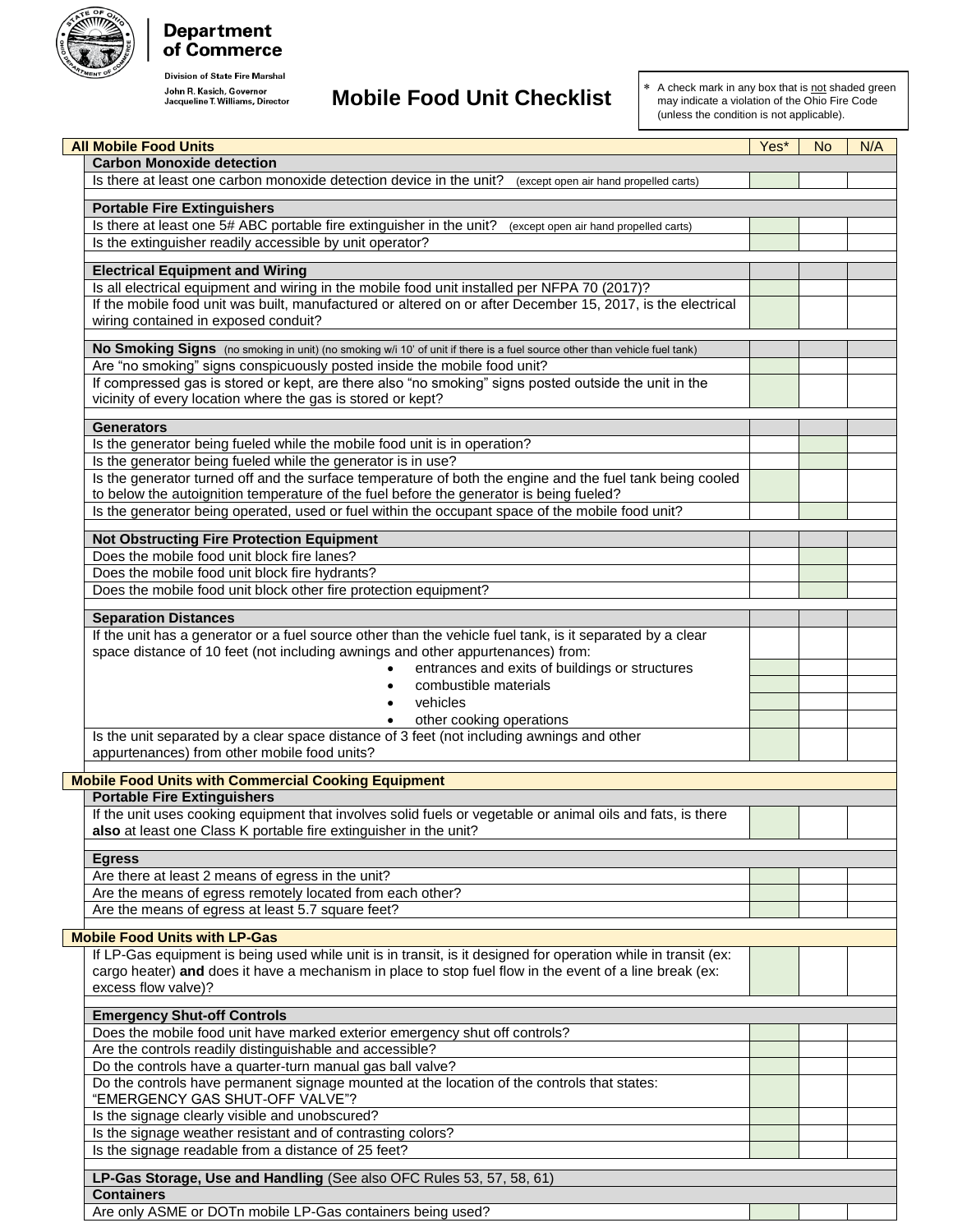| Do all LP-Gas containers installed in the enclosed spaces of the mobile food unit have a maximum<br>allowable working pressure of 312 psi (2.2 MPag) or higher?                        |  |  |
|----------------------------------------------------------------------------------------------------------------------------------------------------------------------------------------|--|--|
| Do all LP-Gas containers installed on the exterior of the mobile food unit have a maximum allowable                                                                                    |  |  |
| working pressure of 250 psi (1.7 MPag) or higher?                                                                                                                                      |  |  |
| Are all propane tanks kept in a secure manner?                                                                                                                                         |  |  |
| Is the maximum aggregate capacity of all LP-Gas containers in the mobile food unit 200-gallons aggregate                                                                               |  |  |
| water capacity or less?                                                                                                                                                                |  |  |
| <b>Location and Installation</b>                                                                                                                                                       |  |  |
| Are all LP-Gas supply systems installed either outside the vehicle or in a recess or cabinet?                                                                                          |  |  |
| If in a recess or cabinet, is the recess or cabinet vapor tight to the inside of the vehicle but accessible                                                                            |  |  |
| from and vented to the outside?                                                                                                                                                        |  |  |
| If in a recess or cabinet, are there also vents located near the top and bottom of the enclosure and 3 feet                                                                            |  |  |
| horizontally away from any opening into the vehicle and below the level of the vents?                                                                                                  |  |  |
| Are LP-Gas containers securely mounted on the vehicle or within an enclosing recess or cabinet?                                                                                        |  |  |
| Are LP-Gas containers secured with non-combustible material or devices?                                                                                                                |  |  |
| Are cylinders located in such a manner as to minimize exposure to excessive temperature rises, physical                                                                                |  |  |
| damage, and/or tampering?                                                                                                                                                              |  |  |
| Are vehicle mounted propane tanks mounted with a minimum 36-inch clearance from the bottom of the                                                                                      |  |  |
| tank to the ground?                                                                                                                                                                    |  |  |
| Are LP-Gas containers installed on the roof of a mobile food unit? (they cannot be)                                                                                                    |  |  |
| If LP-Gas containers are mounted within the vehicle housing, is the housing secure to the vehicle and                                                                                  |  |  |
| are all removable parts of the housing secured to the housing while the mobile food unit is in transit?                                                                                |  |  |
| Are all LP-Gas container valves, appurtenances, and connections protected to prevent damage from<br>accidental contact with stationary objects, loose object, stones, mud, and/or ice? |  |  |
| Are all LP-Gas container valves, appurtenances, and connections protected from damage due to                                                                                           |  |  |
| overturn or similar vehicular accident?                                                                                                                                                |  |  |
| Do LP-Gas cylinders have permanent protection for cylinder valves and connections?                                                                                                     |  |  |
| If LP-Gas cylinders are located on the outside of a mobile food unit, is weather protection provided?                                                                                  |  |  |
| Are all devices or materials used to secure an LP-Gas container made of non-combustible material?                                                                                      |  |  |
|                                                                                                                                                                                        |  |  |
|                                                                                                                                                                                        |  |  |
| Piping and Connectors (All of the following are required on or before December 31, 2018)                                                                                               |  |  |
| Is all piping installed per NPFA 58 (2014), section 6.9.3?                                                                                                                             |  |  |
| Does all steel tubing have a minimum wall thickness of 1.2 mm?                                                                                                                         |  |  |
| Is a flexible connector installed between any regulator outlet and the fixed piping system (to protect                                                                                 |  |  |
| against expansion, contraction, jarring, and vibration strains)?<br>Is there flexibility provided between cylinders and the gas piping system or regulator?                            |  |  |
| Are flexible connectors installed in accordance with NFPA 58 (2014), section 6.9.6?                                                                                                    |  |  |
| Are flexible connectors that are installed between apparatus and the piping system installed in                                                                                        |  |  |
| accordance with ANSI Z21-69-2015/CSA 6.6 2015?                                                                                                                                         |  |  |
| If there are any flexible connectors that are longer than the length allowed in the OFC, have they been                                                                                |  |  |
| approved?                                                                                                                                                                              |  |  |
| If there are any fuel lines that incorporate hose, have they are approved?                                                                                                             |  |  |
| Are fixed piping systems designed, installed, supported, secured in such a manner as to minimize the                                                                                   |  |  |
| possibility of damage due to vibration, strains, or wear, and in such a manner to preclude loosening                                                                                   |  |  |
| while in transit?                                                                                                                                                                      |  |  |
| Is piping installed in a secure location?                                                                                                                                              |  |  |
| If piping is installed outside the vehicle, is it under the vehicle and below any insulation or false bottom?                                                                          |  |  |
| Is piping fastened or does it have other protection to prevent damage due to vibration or abrasion?                                                                                    |  |  |
| Is a rubber grommet or equivalent protection installed to prevent chafing at each point where piping                                                                                   |  |  |
| passes though sheet metal or a structural member?                                                                                                                                      |  |  |
| Is gas piping installed so that it enters the mobile food unit through the floor directly beneath or adjacent<br>to the appliance served?                                              |  |  |
| If a branch line is installed, is there a tee connection located in the main gas line under the floor and                                                                              |  |  |
| outside the vehicle?<br>Are all exposed parts of a fixed piping system either of corrosion-resistant material or coated or                                                             |  |  |
| protected in such a manner as to minimize exterior corrosion?                                                                                                                          |  |  |
| Do isolated sections of liquid piping have hydrostatic relief valves and are they installed in accordance                                                                              |  |  |
| with NPFA 58 (2014), section 6.13?<br>Have all piping systems (including hose) been pressure tested and proven free of leaks in accordance                                             |  |  |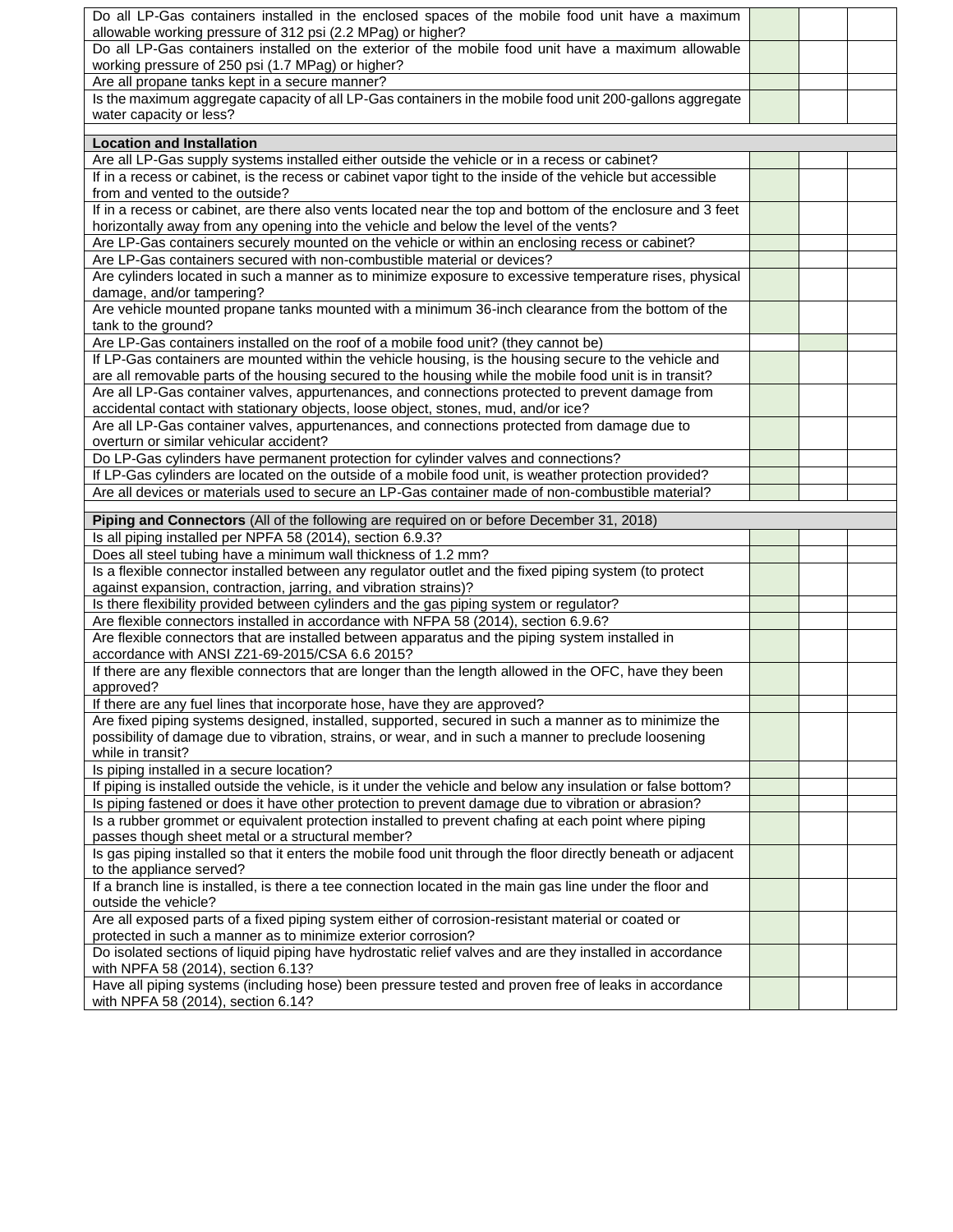#### **1301:7-7-02 Definitions**

#### **(B) Section 202 General definitions**

*"Mobile food unit." Any apparatus or equipment that is used to cook, prepare or serve food, and that routinely changes or can change location and is operated from a moveable vehicle or apparatus, including but not limited to motorized vehicles, trailers, and hand propelled carts.*

#### **1301:7-7-03 General Requirements**

#### **(T)** *Section 320 Mobile food units*

*320.1 Scope. This paragraph applies to all mobile food units operated within this state.*

*320.2 General. In addition to other applicable provisions of this code, all mobile food units being operated in this state shall comply with the provisions of this paragraph and with all applicable provisions of this code for the type of cooking performed.*

(a) *320.2.1 Obstructions of fire lanes and equipment. Mobile food unit shall not block fire lanes, fire hydrants, or other fire protection devices and equipment.*

(b) *320.2.2 Operation of fuel source during transit. LP-Gas fueled equipment shall not be operated during transit unless the equipment meets both of the following:*

(i) *The equipment is designed to be in operation while the vehicle is in transit, such as cargo heaters or coolers; and* (ii) *There is a means installed to stop the flow of gas in the event of a line break, such as an excess flow valve.*

(c) *320.2.3 Carbon monoxide detection. All mobile food units shall be equipped with at least one listed carbon monoxide detection device.*

*Exception: Carbon monoxide detectors shall not be required in open air hand propelled carts.*

*320.3 Portable fire extinguishers. All mobile food units shall have a minimum of one 5-pound ABC portable fire extinguisher located within the unit and readily accessible by the operator of the unit.*

*Exception: Open air hand carts that do not have fossil fuel powered equipment.*

(a) *320.3.1 Class K portable fire extinguishers. In addition to the portable fire extinguisher required in paragraph* (T)(3)(320.3) *of this rule, all mobile food units that contain cooking equipment involving solid fuels or vegetable or animal oils and fats shall also be protected by at least one Class K rated portable fire extinguisher in accordance with paragraphs*  (D)(11)(e)(904.11.5) *to* (D)(11)(e)(ii)(904.11.5.2) *of rule 1301:7-7-09 of the Administrative Code*.

(b) *320.3.2 Installation and maintenance. All portable fire extinguishers located within or at a mobile food unit shall be installed, serviced, tested, inspected and maintained in accordance with paragraph* (F)(906) *of rule 1301:7-7-09 of the Administrative Code.*

*320.4 Egress. All mobile food units that operate commercial cooking equipment shall have two accessible means of egress remotely located from each other.* (a) *320.4.1. No means of egress required by this paragraph shall be smaller than 5.7 square feet.*

*320.5 Smoking. Smoking shall be prohibited inside of and within 10 feet of any mobile food unit that has any fuel source other than the vehicle fuel tank.*

(a) *320.5.1. "No Smoking" signs shall be conspicuously posted inside each mobile food unit, outside each mobile food unit in the vicinity of any location where compressed gas is stored or kept, and in a location that is visible to the public.*

(b) *320.5.2. "No Smoking" signs shall be in English, shall have a dark background, and shall have lettering in a contrasting color that is at least 4 inches tall and with a minimum brush stroke width of 1 inch.*

*320.6 LP-Gas. The storage, use and handling of LP-Gas in a mobile food unit shall comply with this rule and, except as otherwise provided herein, shall also comply with rules 1301:7-7-30, 1301:7-7-34, 1301:7-7-35 and 1301:7-7-38 of the Administrative Code.*

(a) *320.6.1 Containers. Only ASME mobile LP-Gas containers in compliance with the following shall be used:*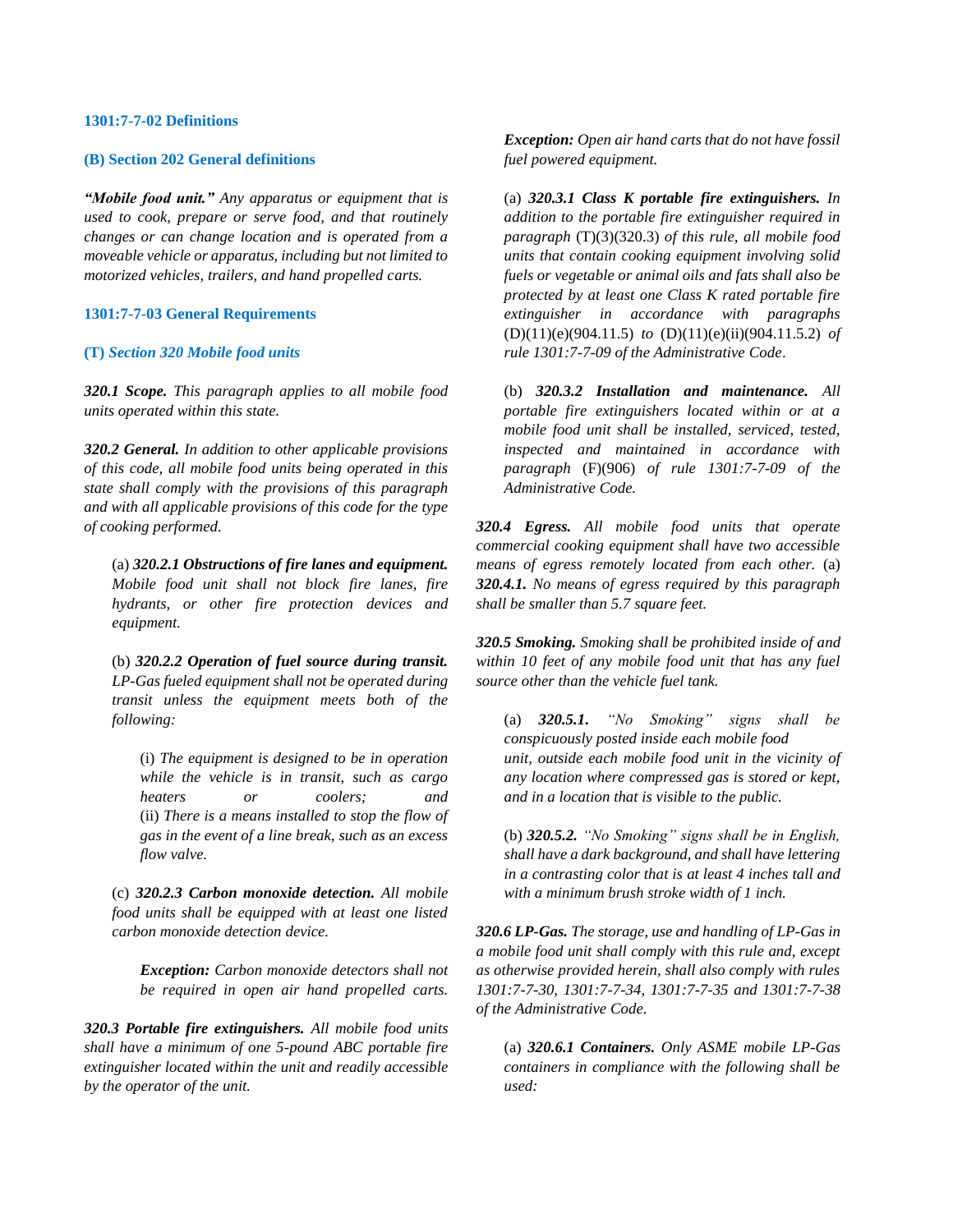(i) *A maximum allowable working pressure (MAWP) of 312 psi (2.2 MPag) or higher for LP-Gas containers installed in the enclosed spaces of a vehicle.*

(ii) *A maximum allowable working pressure (MAWP) of 250 psi (2.2 MPag) or higher for LP-Gas containers installed on the exterior of a vehicle.*

(iii) Propane tanks must be kept in a secure manner at all times.

(iv) *The maximum aggregate capacity of containers used in a mobile food unit to contain LP-Gas shall not exceed 200 gallons (0.8 m3) aggregate water capacity.*

(b) *320.6.2 Location and installation. Supply systems for mobile food units shall comply with the following:*

(i) *LP-Gas supply systems used for a mobile food unit, including the containers, shall be installed either on the outside of the vehicle or in a recess or cabinet that is vapor tight to the inside of the vehicle but accessible from and vented to the outside, with the vents located near the top and bottom of the enclosure and 1 m (3 ft) horizontally away from any opening into the vehicle and below the level of the vents.*

(ii) *LP-Gas containers shall be mounted securely on the vehicle or within the enclosing recess or cabinet and secured with noncombustible material or devices, shall be kept in a secure manner at all times, and shall comply with the following:*

(*a*) *Cylinders shall be located to minimize exposure to excessive temperature rises, physical damage, or tampering.*

(*b*) *Vehicle mounted propane tanks shall be mounted with minimum 36" clearance from the bottom of the tank to the ground when secured to the vehicle.*

(*c*) *LP-Gas containers shall not be installed on the roof of the vehicle.*

(*d*) *Where LP-Gas containers are mounted within the vehicle housing, the housing shall be secure to the vehicle and any removable portions of the housing shall be secured to the housing while in transit.*

(*e*) *All LP-Gas container valves, appurtenances, and connections shall be protected to prevent damage from accidental contact with stationary objects, loose objects, stones, mud, or ice thrown, up from the ground or floor, and damage due to overturn or similar vehicular accident.*

(*f*) *LP-Gas cylinders shall have permanent protection for cylinder valves and connections.*

(*g*) *Where LP-Gas cylinders are located on the outside of a vehicle, weather protection shall be provided.*

*(h) All materials or devices used to secure LP-Gas containers shall be made of non-combustible material.*

(c) *320.6.3 Piping and connectors. On or before, but no later than, December 31, 2018, all piping used in a mobile food unit shall comply with the following:*

(i) *Piping shall be installed in accordance with section 6.9.3 of NFPA 58 as listed in rule 1301:7- 7-80 of the Administrative Code.*

(ii) *Steel tubing shall have a minimum wall thickness of 1.2 mm (0.049 in.).*

(iii) *A flexible connector shall be installed between the regulator outlet and the fixed piping system to protect against expansion, contraction, jarring, and vibration strains.*

(iv) *Flexibility shall be provided in the piping between a cylinder and the gas piping system or regulator.*

(v) *Flexible connectors shall be installed in accordance with section 6.9.6 of NFPA 58 as listed in rule 1301:7-7-80 of the Administrative Code. Flexible connectors installed between apparatus and the piping system shall be installed in accordance with ANSI Z21-69-2015/CSA 6.6- 2015 as listed in rule 1301:7-7-80 of the Administrative Code.*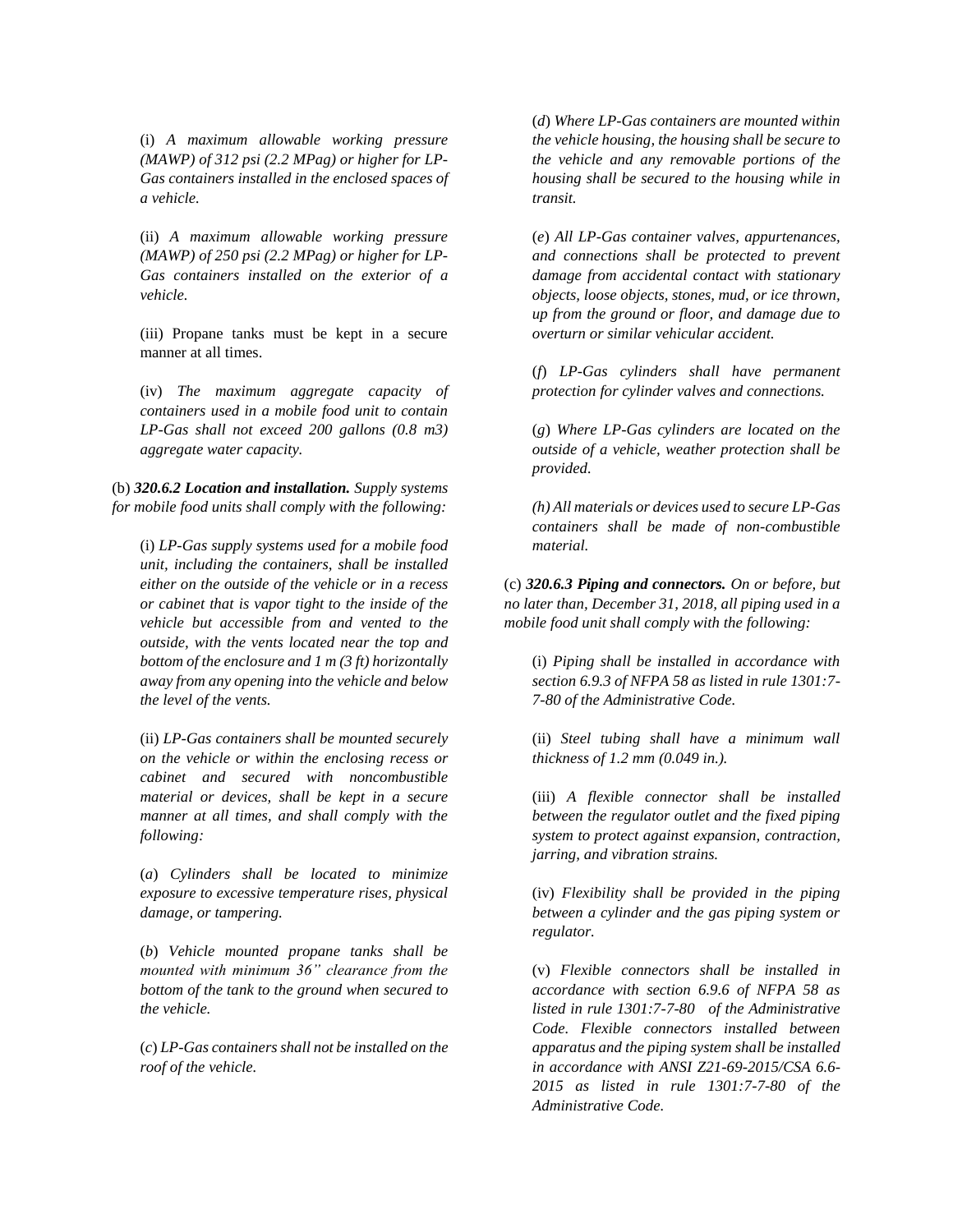(vi) *Flexible connectors longer than the length allowed in the code, or fuel lines that incorporate hose, shall be used only where approved.*

(vii) *The fixed piping system shall be designed, installed, supported, and secured to minimize the possibility of damage due to vibration, strains, or wear and to preclude any loosening while in transit.*

(viii) *Piping shall be installed in a protected location.*

*(a) Where piping is installed outside the vehicle, piping shall be under the vehicle and below any insulation or false bottom.*

(*b*) *Fastening or other protection shall be installed to prevent damage due to vibration or abrasion.*

(*c*) *At each point where piping passes through sheet metal or a structural member, a rubber grommet or equivalent protection shall be installed to prevent chafing.*

(ix) *Gas piping shall be installed to enter the vehicle through the floor directly beneath or adjacent to the appliance served.*

(x) *If a branch line is installed, the tee connection shall be located in the main gas line under the floor and outside the vehicle.*

(xi) *Exposed part of the fixed piping system shall be of corrosion -resistant material or shall be coated or protected to minimize exterior corrosion.*

(xii) *Hydrostatic relief valves shall be installed in isolated sections of liquid piping in accordance with section 6.13 of NFPA 58 as listed in rule 1301:7-7-80 of the Administrative Code.*

(xiii) *Piping systems, including hose, shall be pressure tested and proven free of leaks in accordance with section 6.14 of NFPA 58 as listed in rule 1301:7-7-80 of the Administrative Code.*

(d) *320.6.4 Emergency shut off controls. Mobile food units using LP-Gas shall be provided with readily distinguishable and accessible marked exterior emergency shut off controls with a quarter-turn manual gas ball valve.*

(i) *320.6.4.1 Signage. Signs shall be permanently mounted at the location of the emergency shut off controls and shall state: "EMERGENCY GAS SHUT-OFF VALVE"*

*(a) 320.6.4.1.1. Signs shall be clearly visible and shall remain unobscured at all times. Signs shall be weather resistant, of contrasting colors, and shall be readable from a minimum distance of 25 feet.*

*320.7 Distance and separation requirements. While parked and in operation mobile food units, exclusive of awnings and appurtenances, using or containing a fuel source or generator other than the vehicle fuel tank shall be separated from the entrances and other exits of buildings or structures, combustible materials, vehicles and other cooking operations by a clear space distance of 10 feet (3 m).*

*Exception: When approved by the local authority having jurisdiction, mobile food service operations using LP -Gas may be located at a distance of less than 10 feet from other mobile food units except that at no time shall a mobile food unit be closer than 7 feet from other mobile food units.*

#### *320.8 Generators.*

(a) *320.8.1. Generators servicing a mobile food unit shall not be fueled while the mobile food unit is in operation.*

(b) *320.8.2. Generators shall not be fueled while the generator is in use and shall not be fueled until the generator has been turned off and the surface temperature of the engine and fuel tank is below the autoignition temperature of the fuel.*

(c) *320.8.3. No generator shall be operated or used or fueled within the occupant space of a mobile food unit.*

*320.9 Wiring. Electrical wiring in a mobile food unit shall comply with this paragraph.*